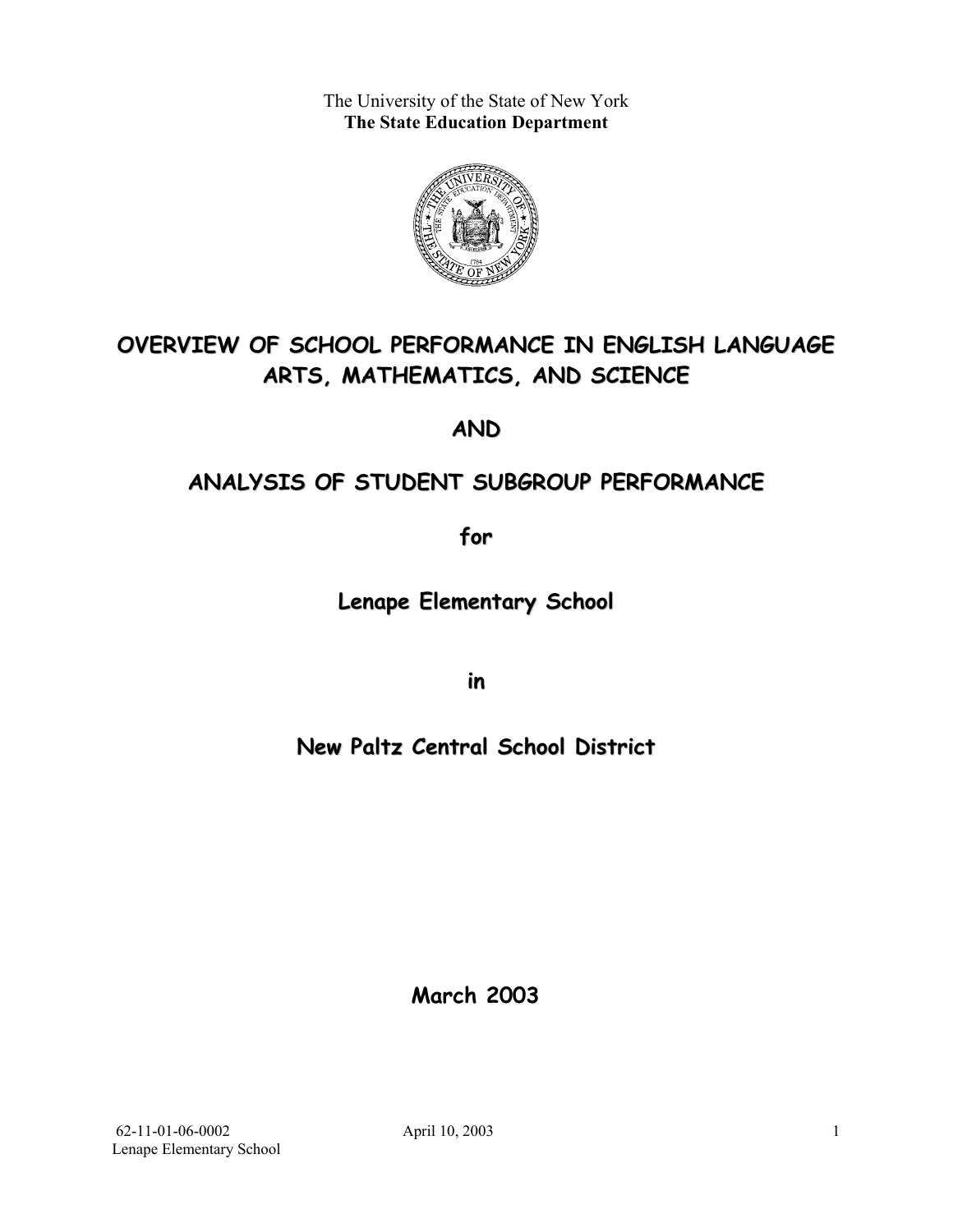#### **THE UNIVERSITY OF THE STATE OF NEW YORK**

#### **Regents of The University**

| Tonawanda      |
|----------------|
| Hollis         |
| Staten Island  |
| New Rochelle   |
| Peru           |
| Huntington     |
| North Syracuse |
| New York       |
| Belle Harbor   |
| Buffalo        |
| Hartsdale      |
| Albany         |
| <b>Bronx</b>   |
| New York       |
| Binghamton     |
| Rochester      |

#### **President of The University and Commissioner of Education**

RICHARD P. MILLS

#### **Chief Operating Officer**

RICHARD H. CATE

**Deputy Commissioner for Elementary, Middle, Secondary and Continuing Education**  JAMES A. KADAMUS

#### **Coordinator, School Operations and Management Services**  CHARLES SZUBERLA

#### **Coordinator, Information and Reporting Services**

MARTHA P. MUSSER

The State Education Department does not discriminate on the basis of age, color, religion, creed, disability, marital status, veteran status, national origin, race, gender, genetic predisposition or carrier status, or sexual orientation in its educational programs, services and activities. Portions of this publication can be made available in a variety of formats, including braille, large print or audio tape, upon request. Inquiries concerning this policy of nondiscrimination should be directed to the Department's Office for Diversity, Ethics, and Access, Room 530, Education Building, Albany, NY 12234. **Requests for additional copies of this publication may be made by contacting the Publications Sales Desk, Room 309, Education Building, Albany, NY 12234.** 

Please address all correspondence about this report that is not related to data corrections to:

*School Report Card Coordinator Information and Reporting Services Team New York State Education Department Room 863 EBA 89 Washington Avenue Albany, NY 12234*  E-mail: *RPTCARD@mail.nysed.gov*

 62-11-01-06-0002 April 10, 2003 Lenape Elementary School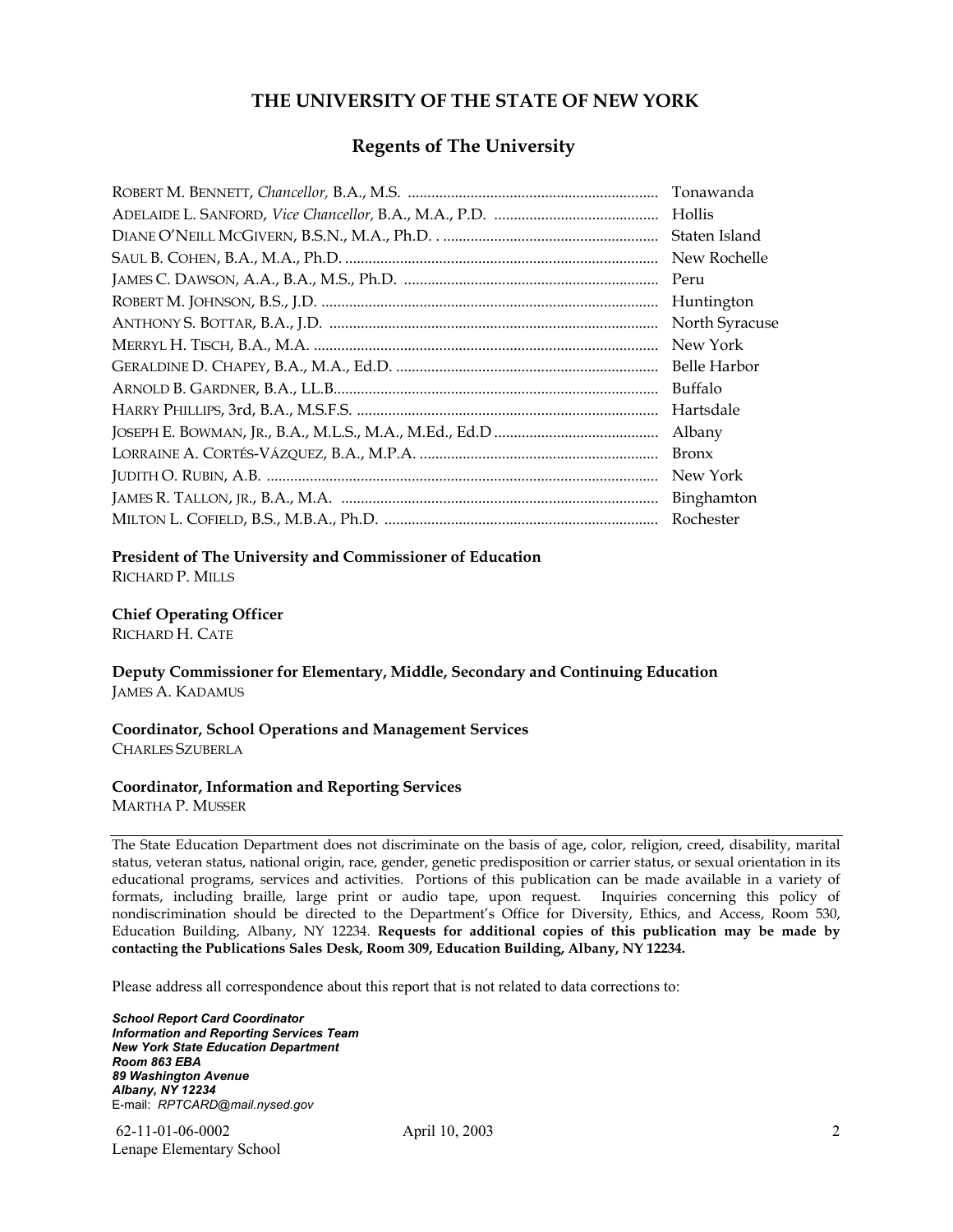The *New York State School Report Card* is an important part of the Board of Regents effort to raise learning standards for all students. It provides information to the public on student performance and other measures of school and district performance. Knowledge gained from the school report card on a school's strengths and weaknesses can be used to improve instruction and services to students.

The *New York State School Report Card* consists of three parts: the *Overview of School Performance in English Language Arts, Mathematics, and Science and Analysis of Student Subgroup Performance,* the *Comprehensive Information Report,* and the *School Accountability Report*. The *Overview and Analysis* presents performance data on measures required by the federal No Child Left Behind Act: English, mathematics, science, and graduation rate. Performance data on other State assessments can be found in the *Comprehensive Information Report*. The *School Accountability Report* provides information as to whether a school is making adequate progress toward enabling all students to achieve proficiency in English and mathematics.

State assessments are designed to help ensure that all students reach high learning standards. They show whether students are getting the foundation knowledge they need to succeed at the elementary, middle, and commencement levels and beyond. The State requires that students who are not making appropriate progress toward the standards receive academic intervention services.

In the *Overview*, performance on the elementary- and middle-level assessments in English language arts and mathematics and on the middle-level science test is reported in terms of mean scores and the percentage of students scoring at each of the four levels. These levels indicate performance on the standards from seriously deficient to advanced proficiency. Performance on the elementary-level science test is reported in terms of mean scores and the percentage of students making appropriate progress. Regents examination scores are reported in four score ranges. Scores of 65 to 100 are passing; scores of 55 to 64 earn credit toward a local diploma (with the approval of the local board of education). Though each elementary- and middle-level assessment is administered to students in a specific grade, secondary-level assessments are taken by students when they complete the coursework for the core curriculum. Therefore, the performance of students at the secondary level is measured for a student cohort rather than a group of students at a particular grade level. Students are grouped in cohorts according to the year in which they first entered grade 9.

The assessment data in the *Overview and Analysis* are for all tested students in the school, including general-education students and students with disabilities. In the *Overview*, each school's performance is compared with that of schools similar in grade level, district resources, and student needs as indicated by income and limited English proficiency (LEP) status. Each district's performance is compared with that of all public schools statewide. In the *Analysis*, performance is disaggregated by race/ethnicity, disability status, gender, LEP status, income level, and migrant status.

Explanations of terms referred to or symbols used in this part of the school report card may be found in the glossary on the last page. Further information on the school report card may be found in the guide, *Understanding Your School Report Card 2003*, available at your school or on the Information and Reporting Services Web site at www.emsc.nysed.gov/irts.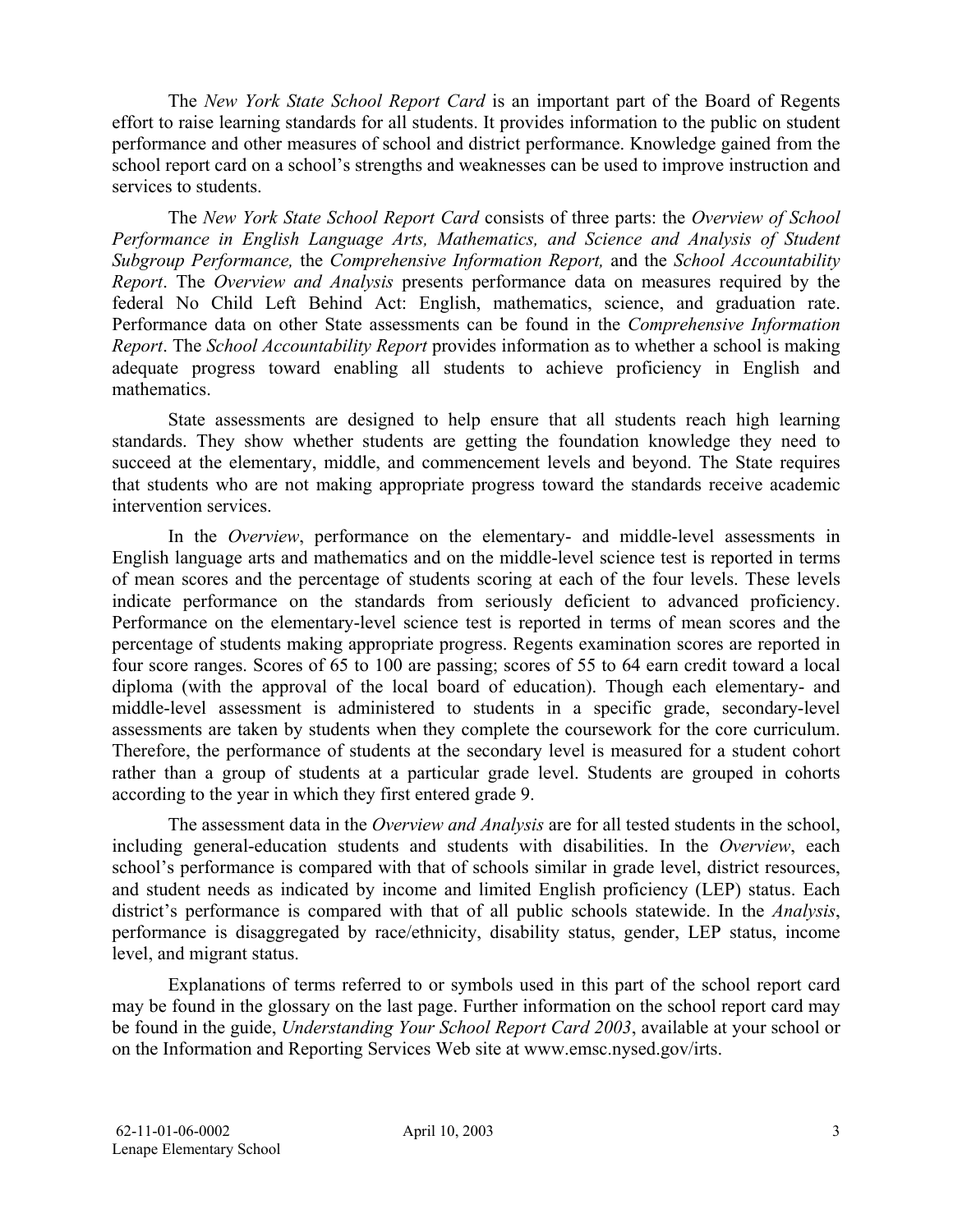# **Overview of School Performance in English Language Arts, Mathematics, and Science**

## **School Profile**

| Principal:                               | Mrs. Mary Luzzi |                   | (845)256-4300<br>Phone:                              |
|------------------------------------------|-----------------|-------------------|------------------------------------------------------|
| Organization<br>$2001 - 02$              |                 |                   | School Staff <sup>1</sup> (both full- and part-time) |
| <b>Student Enrollment</b><br>Grade Range |                 | Count of Teachers | Count of Other Professionals                         |
| $3-5$                                    | 603             | 38                | 3                                                    |

#### **2000–01 School District-wide Total Expenditure per Pupil | \$12,012**

| <b>Student Demographics</b>                              | 1999-2000 |         | 2000-2001 |         | 2001-2002 |         |
|----------------------------------------------------------|-----------|---------|-----------|---------|-----------|---------|
| <b>Used To Determine Similar</b><br><b>Schools Group</b> | Count     | Percent | Count     | Percent | Count     | Percent |
| <b>Limited English Proficient</b>                        | 15        | 2.6%    | 8         | 1.3%    | 15        | 2.5%    |
| Eligible for Free Lunch                                  | 95        | 16.3%   | 90        | 15.0%   | 90        | 14.9%   |

**Similar Schools Group**  This school is in Similar Schools Group 14. All schools in this group are elementary level schools in school districts with average student needs in relation to district resource capacity. The schools in this group are in the middle range of student needs for elementary level schools in these districts.

### **2001–02 Percentage of Core Classes Taught by Highly Qualified Teachers\***

| <b>Number of Core</b><br><b>Classes</b> | <b>Percent Taught</b><br>by Highly<br>Qualified<br><b>Teachers</b> |
|-----------------------------------------|--------------------------------------------------------------------|
| 33                                      | 100%                                                               |

\*For the 2001–02 school year only, teachers of core classes are considered to be highly qualified if they are certified to teach that subject.

### **2001–02 Percentage of Teachers with No Valid Teaching Certificate\***

| Number of<br><b>Teachers</b> | <b>Percent No</b><br><b>Valid Teaching</b><br><b>Certificate</b> |
|------------------------------|------------------------------------------------------------------|
| 38                           | ሰ%                                                               |

\*This count includes teachers with temporary licenses who do not have a valid permanent or provisional teaching certificate.

 $\overline{a}$ 

 $1$  District-employed staff who serve in more than one school are not included in these counts.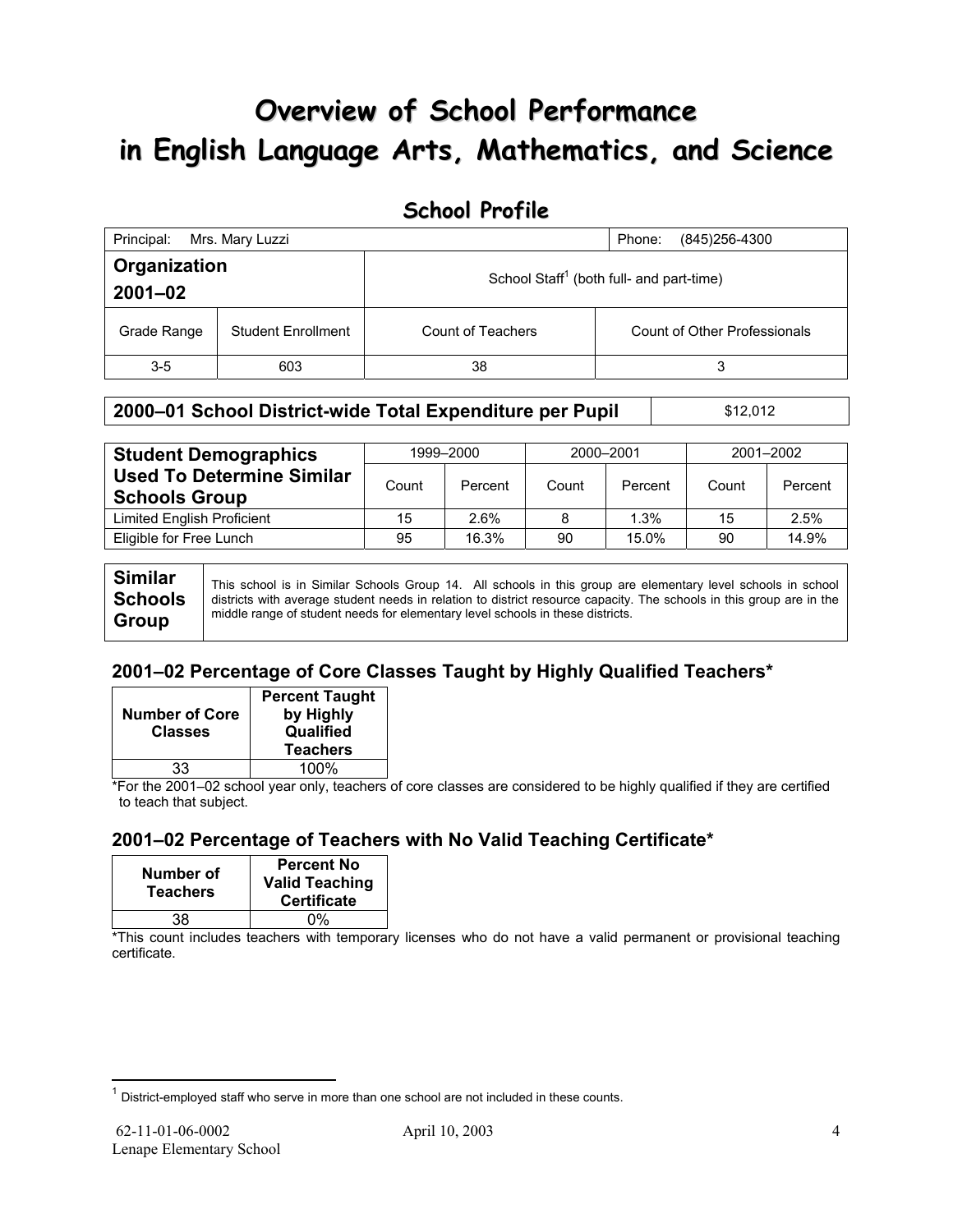English Language Arts



| <b>Counts of Students Tested</b>            |                    |                    |                    |                    |              |            |
|---------------------------------------------|--------------------|--------------------|--------------------|--------------------|--------------|------------|
| <b>Performance at</b><br><b>This School</b> | Level 1<br>455-602 | Level 2<br>603-644 | Level 3<br>645-691 | Level 4<br>692-800 | <b>Total</b> | Mean Score |
| <b>Jan-Feb 2000</b>                         |                    | 66                 | 86                 | 35                 | 195          | 660        |
| <b>Jan-Feb 2001</b>                         | 12                 | 56                 | 89                 | 35                 | 192          | 660        |
| Jan-Feb 2002                                | 12                 | 59                 | 96                 | 44                 | 211          | 662        |

|         | Elementary-Level English Language Arts Levels - Listening, Reading, and Writing Standards                 |  |  |  |  |  |  |
|---------|-----------------------------------------------------------------------------------------------------------|--|--|--|--|--|--|
| Level 4 | These students exceed the standards and are moving toward high performance on the Regents examination.    |  |  |  |  |  |  |
| Level 3 | These students meet the standards and, with continued steady growth, should pass the Regents examination. |  |  |  |  |  |  |
| Level 2 | These students need extra help to meet the standards and pass the Regents examination.                    |  |  |  |  |  |  |
| Level 1 | These students have serious academic deficiencies.                                                        |  |  |  |  |  |  |

### **Performance of Limited English Proficient (LEP) Students**

| Grade 4 | <b>English Proficiency Below Effective Participation Level</b> | <b>Making Appropriate Progress</b> |
|---------|----------------------------------------------------------------|------------------------------------|
| 2002    |                                                                |                                    |

### **Performance of Elementary-Level Students with Severe Disabilities on the New York State Alternate Assessment (NYSAA) in English**

| <b>Number</b><br>Tested |  | <b>AA-Level 1</b> | AA-Level 2 | AA-Level 3 | AA-Level 4 |
|-------------------------|--|-------------------|------------|------------|------------|
| $2001 - 02$             |  |                   |            |            |            |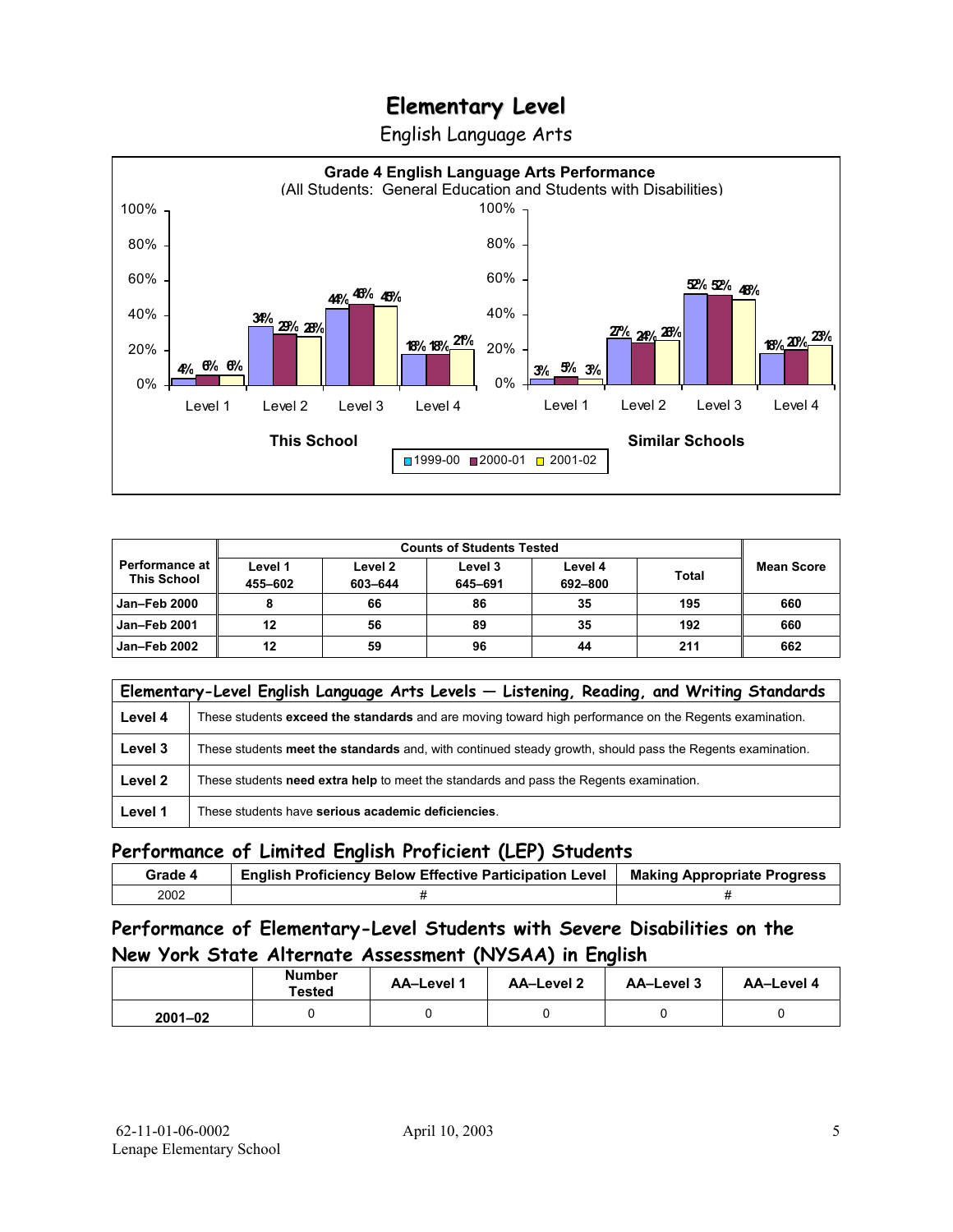### Mathematics



| <b>Counts of Students Tested</b>            |                    |                    |                    |                    |       |                   |
|---------------------------------------------|--------------------|--------------------|--------------------|--------------------|-------|-------------------|
| <b>Performance at</b><br><b>This School</b> | Level 1<br>448-601 | Level 2<br>602-636 | Level 3<br>637-677 | Level 4<br>678-810 | Total | <b>Mean Score</b> |
| <b>May 2000</b>                             | 12                 | 61                 | 97                 | 27                 | 197   | 647               |
| May 2001                                    | 13                 | 43                 | 84                 | 52                 | 192   | 656               |
| May 2002                                    | 11                 | 67                 | 99                 | 38                 | 215   | 649               |

| Elementary-Level Mathematics Levels -<br>Knowledge, Reasoning, and Problem-Solving Standards |                                                                                                           |  |  |  |  |
|----------------------------------------------------------------------------------------------|-----------------------------------------------------------------------------------------------------------|--|--|--|--|
| Level 4                                                                                      | These students exceed the standards and are moving toward high performance on the Regents examination.    |  |  |  |  |
| Level 3                                                                                      | These students meet the standards and, with continued steady growth, should pass the Regents examination. |  |  |  |  |
| Level 2                                                                                      | These students need extra help to meet the standards and pass the Regents examination.                    |  |  |  |  |
| Level 1                                                                                      | These students have serious academic deficiencies.                                                        |  |  |  |  |

### **Performance of Elementary-Level Students with Severe Disabilities on the New York State Alternate Assessment (NYSAA) in Mathematics, Science, and Technology**

|             | <b>Number</b><br>Tested | <b>AA-Level 1</b> | <b>AA-Level 2</b> | <b>AA-Level 3</b> | <b>AA-Level 4</b> |
|-------------|-------------------------|-------------------|-------------------|-------------------|-------------------|
| $2001 - 02$ |                         |                   |                   |                   |                   |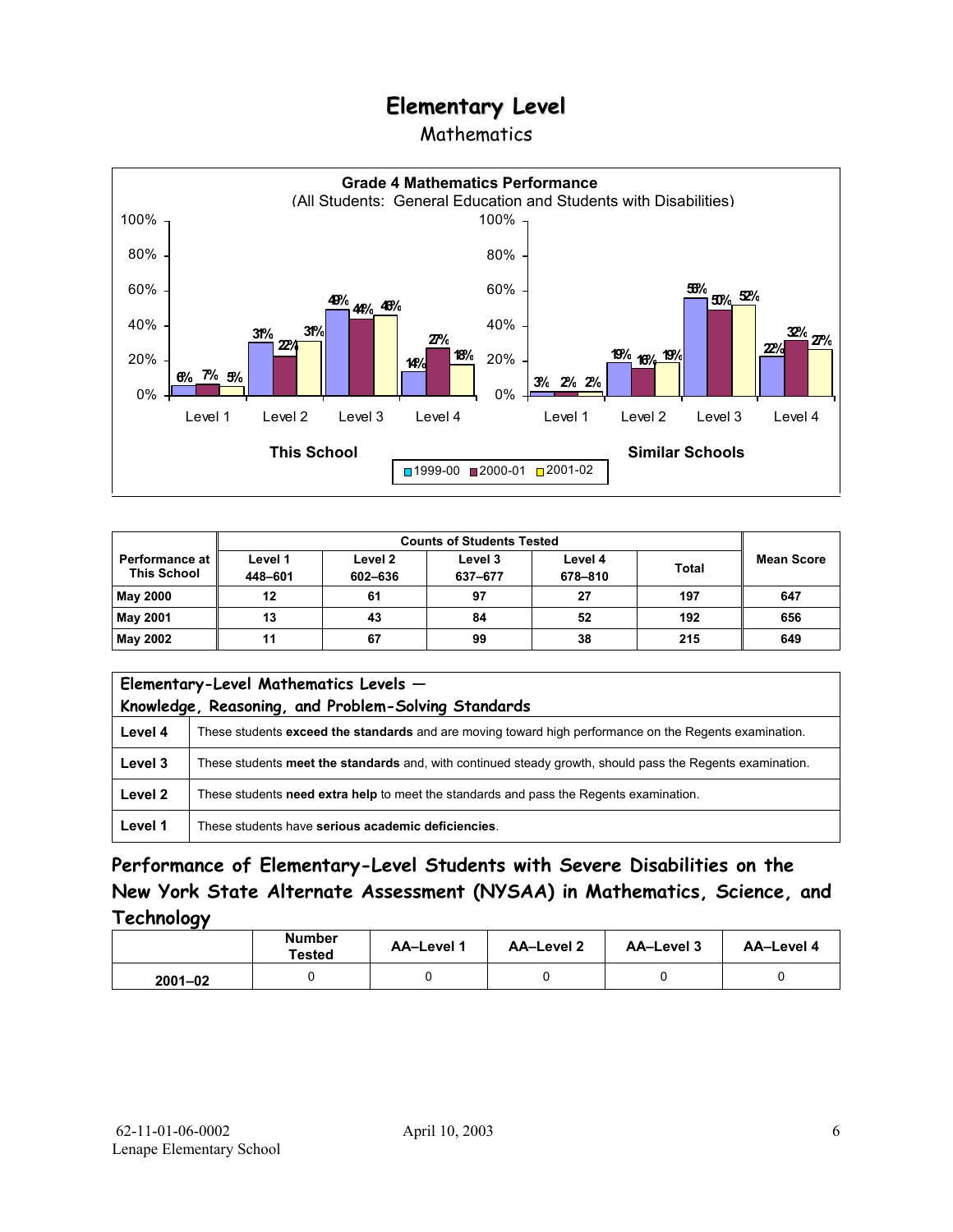Science Multiple-Choice



#### **All Students**

|                 |     | Number Tested   Number Above SDL   Mean Score |    |
|-----------------|-----|-----------------------------------------------|----|
| <b>May 2000</b> | 197 | 152                                           | 34 |
| <b>May 2001</b> | 192 | 153                                           | 35 |
| <b>May 2002</b> | 203 | 161                                           | 34 |

| Grade 4 Science - Knowledge, Reasoning, and Problem-Solving Standards |                                                                                                                                                                                                                                          |  |  |  |  |  |
|-----------------------------------------------------------------------|------------------------------------------------------------------------------------------------------------------------------------------------------------------------------------------------------------------------------------------|--|--|--|--|--|
| <b>Multiple-Choice</b><br><b>Test Component</b>                       | This component contains 45 multiple-choice questions based upon the New York State Elementary<br>Science Syllabus and referenced to the New York State Learning Standards for Mathematics, Science<br>and Technology (Elementary Level). |  |  |  |  |  |
| <b>State Designated</b>                                               | Students who correctly answer fewer than 30 of the 45 questions of the multiple-choice test component                                                                                                                                    |  |  |  |  |  |
| Level (SDL)                                                           | must receive academic intervention services in the following term of instruction.                                                                                                                                                        |  |  |  |  |  |
| <b>School Mean</b>                                                    | For the multiple-choice test component, the mean score is the average number of correct answers for                                                                                                                                      |  |  |  |  |  |
| <b>Scores</b>                                                         | students tested. If all tested students answered all questions correctly, this score would be 45.                                                                                                                                        |  |  |  |  |  |

## **Elementary Level**

Science Performance Test

The elementary-level science test is composed of two sections, the multiple-choice section (described above) and the performance test. The performance test is not used to determine the need for academic intervention services or for accountability purposes because not all students are administered the same three tasks.

| All Students    |                                           |    |  |  |  |  |  |
|-----------------|-------------------------------------------|----|--|--|--|--|--|
|                 | <b>Number Tested</b><br><b>Mean Score</b> |    |  |  |  |  |  |
| May 2000        | 196                                       | 32 |  |  |  |  |  |
| <b>May 2001</b> | 189                                       | 35 |  |  |  |  |  |
| <b>May 2002</b> | 203                                       | 36 |  |  |  |  |  |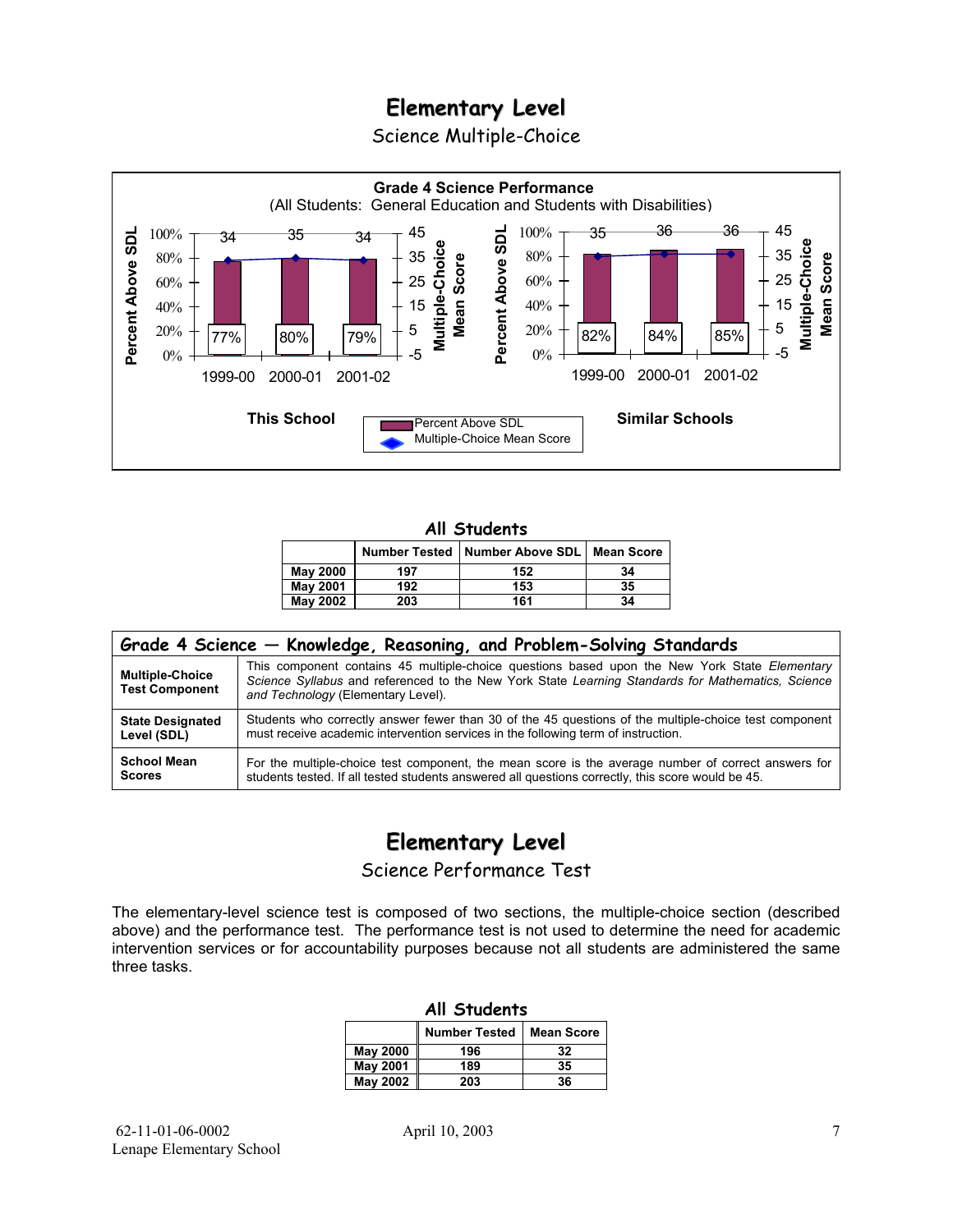# **Analysis of Student Subgroup Performance**

Historically, on State assessments the average performance of Black, Hispanic, and Native American students has been lower than that of White and Asian students. Similarly, students from lowincome families have not performed as well as those from higher income families. A high priority of the Board of Regents is to eliminate these gaps in student performance. In addition, Title I of the federal Elementary and Secondary Education Act includes explicit requirements "to ensure that students served by Title I are given the same opportunity to achieve to high standards and are held to the same high expectations as all students in each State."

This section of the school report card provides performance data by racial/ethnic group, disability status, gender, English proficiency status, income level, and migrant status. The purpose of the student subgroup analyses is to determine if students who perform below the standards in any school tend to fall into particular groups, such as minority students, limited English proficient students, or economically disadvantaged students. If these analyses provide evidence that students in one of the groups achieve at a lower level than other students, the school and community should examine the reasons for this lower performance and make necessary changes in curriculum, instruction, and student support services to remedy these performance gaps.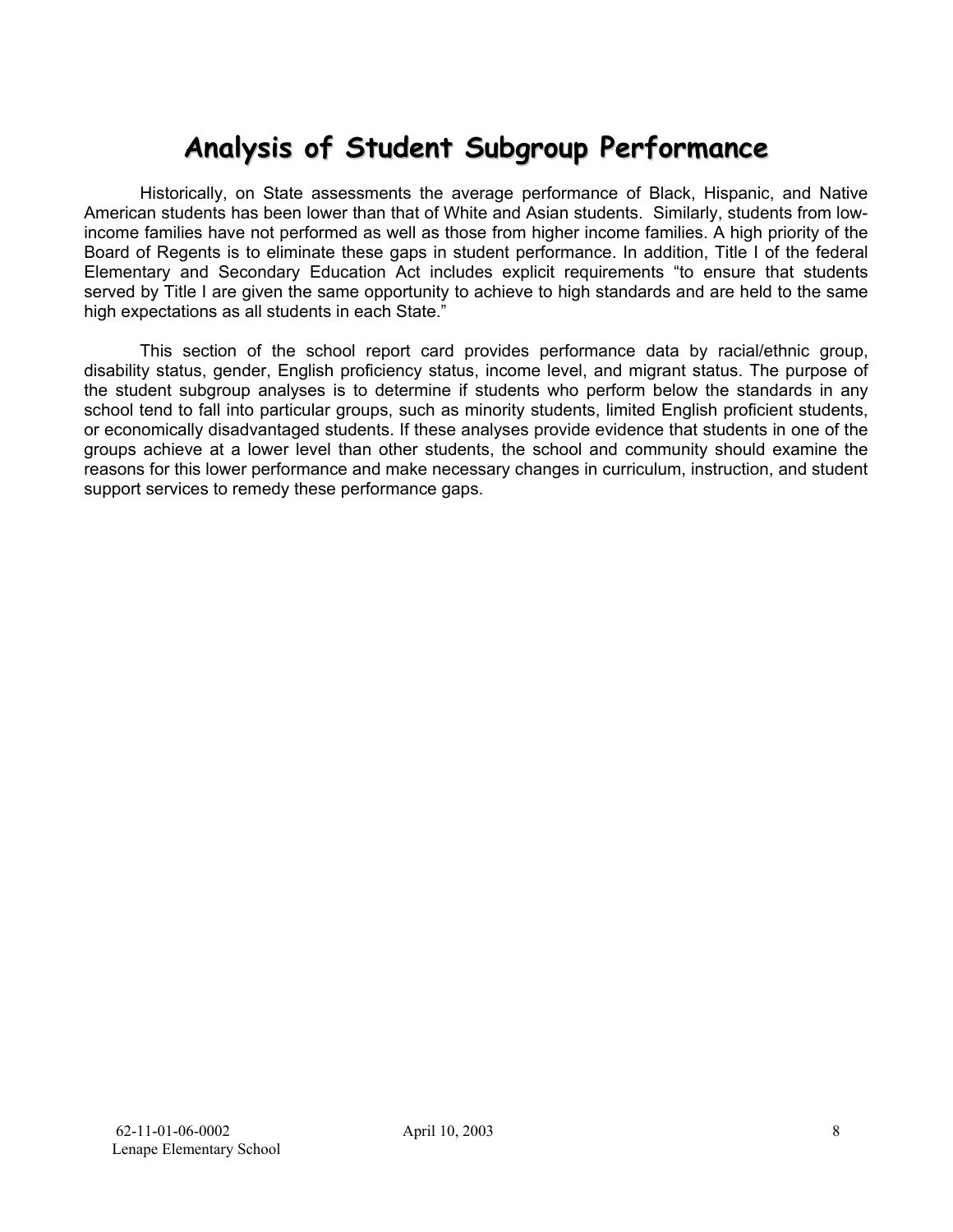## English Language Arts

|                                              | 2000-01       |                                                                   |         |     | $2001 - 02$    |                                                                   |         |     |
|----------------------------------------------|---------------|-------------------------------------------------------------------|---------|-----|----------------|-------------------------------------------------------------------|---------|-----|
| <b>Student Subgroup</b>                      | <b>Tested</b> | <b>Percentages of Tested</b><br><b>Students Scoring at Levels</b> |         |     | <b>Tested</b>  | <b>Percentages of Tested</b><br><b>Students Scoring at Levels</b> |         |     |
|                                              |               | $2 - 4$                                                           | $3 - 4$ | 4   |                | $2 - 4$                                                           | $3 - 4$ | 4   |
| <b>Results by Race/Ethnicity</b>             |               |                                                                   |         |     |                |                                                                   |         |     |
| American Indian/Alaskan Native               | $\mathbf 0$   | 0%                                                                | 0%      | 0%  | $\overline{2}$ | $\mathbf s$                                                       | s       | s   |
| <b>Black</b>                                 | 18            | 83%                                                               | 33%     | 0%  | 17             | 100%                                                              | 71%     | 6%  |
| Hispanic                                     | 9             | s                                                                 | s       | s   | 12             | 100%                                                              | 50%     | 8%  |
| Asian or Pacific Islander                    | 2             | s                                                                 | s       | s   | 4              | s                                                                 | s       | s   |
| White                                        | 163           | 94%                                                               | 68%     | 19% | 176            | 93%                                                               | 67%     | 22% |
| Total                                        | 192           | 94%                                                               | 65%     | 18% | 211            | 94%                                                               | 66%     | 21% |
| Small Group Totals (s)                       | 11            | 100%                                                              | 64%     | 36% | 6              | 100%                                                              | 67%     | 50% |
| <b>Results by Disability Status</b>          |               |                                                                   |         |     |                |                                                                   |         |     |
| General-education students                   | 174           | 95%                                                               | 68%     | 20% | 175            | 96%                                                               | 71%     | 25% |
| Students with disabilities                   | 18            | 83%                                                               | 33%     | 0%  | 36             | 86%                                                               | 42%     | 0%  |
| Total                                        | 192           | 94%                                                               | 65%     | 18% | 211            | 94%                                                               | 66%     | 21% |
| <b>Results by Gender</b>                     |               |                                                                   |         |     |                |                                                                   |         |     |
| Female                                       | 101           | 95%                                                               | 70%     | 22% | 114            | 93%                                                               | 72%     | 23% |
| Male                                         | 91            | 92%                                                               | 58%     | 14% | 97             | 96%                                                               | 60%     | 19% |
| Total                                        | 192           | 94%                                                               | 65%     | 18% | 211            | 94%                                                               | 66%     | 21% |
| <b>Results by English Proficiency Status</b> |               |                                                                   |         |     |                |                                                                   |         |     |
| English proficient                           | 192           | 94%                                                               | 65%     | 18% | 211            | 94%                                                               | 66%     | 21% |
| Limited English proficient                   | $\Omega$      | 0%                                                                | 0%      | 0%  | $\Omega$       | 0%                                                                | 0%      | 0%  |
| Total                                        | 192           | 94%                                                               | 65%     | 18% | 211            | 94%                                                               | 66%     | 21% |
| <b>Results by Income Level</b>               |               |                                                                   |         |     |                |                                                                   |         |     |
| Economically disadvantaged                   | 29            | 86%                                                               | 38%     | 7%  | 27             | 89%                                                               | 41%     | 7%  |
| Not disadvantaged                            | 163           | 95%                                                               | 69%     | 20% | 184            | 95%                                                               | 70%     | 23% |
| Total                                        | 192           | 94%                                                               | 65%     | 18% | 211            | 94%                                                               | 66%     | 21% |
| <b>Results by Migrant Status</b>             |               |                                                                   |         |     |                |                                                                   |         |     |
| Migrant family                               | 0             | 0%                                                                | 0%      | 0%  | $\mathbf 0$    | 0%                                                                | 0%      | 0%  |
| Not migrant family                           | 192           | 94%                                                               | 65%     | 18% | 211            | 94%                                                               | 66%     | 21% |
| Total                                        | 192           | 94%                                                               | 65%     | 18% | 211            | 94%                                                               | 66%     | 21% |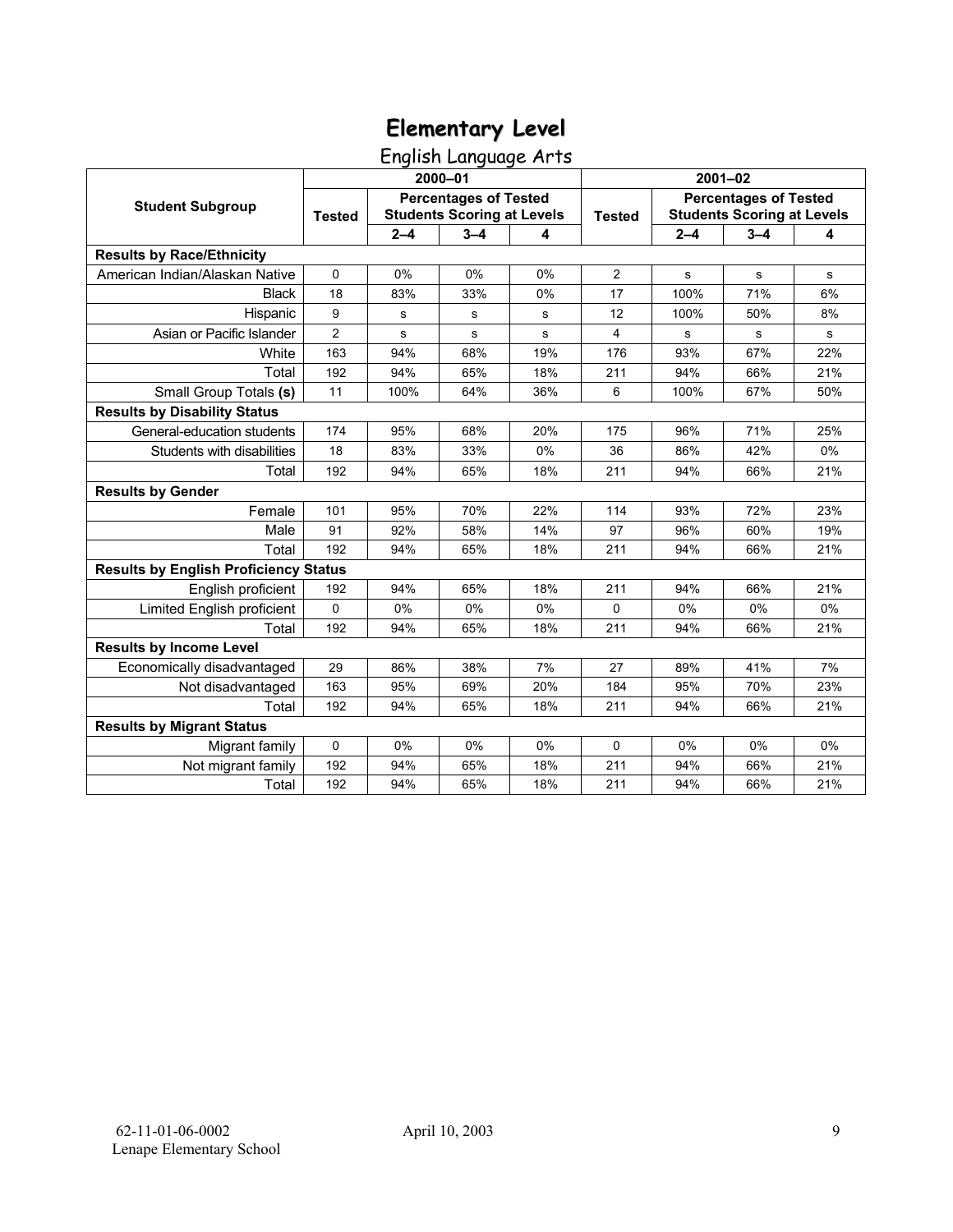### Mathematics

|                                              | 2000-01                                                                            |           |         |               | $2001 - 02$                                                       |         |           |     |  |
|----------------------------------------------|------------------------------------------------------------------------------------|-----------|---------|---------------|-------------------------------------------------------------------|---------|-----------|-----|--|
| <b>Student Subgroup</b>                      | <b>Percentages of Tested</b><br><b>Students Scoring at Levels</b><br><b>Tested</b> |           |         | <b>Tested</b> | <b>Percentages of Tested</b><br><b>Students Scoring at Levels</b> |         |           |     |  |
|                                              |                                                                                    | $2 - 4$   | $3 - 4$ | 4             |                                                                   | $2 - 4$ | $3 - 4$   | 4   |  |
| <b>Results by Race/Ethnicity</b>             |                                                                                    |           |         |               |                                                                   |         |           |     |  |
| American Indian/Alaskan Native               | $\Omega$                                                                           | 0%        | 0%      | 0%            | $\overline{2}$                                                    | s       | s         | s   |  |
| <b>Black</b>                                 | 18                                                                                 | 67%       | 22%     | 6%            | 17                                                                | 100%    | 53%       | 6%  |  |
| Hispanic                                     | 10                                                                                 | s         | s       | s             | 12                                                                | 92%     | 33%       | 0%  |  |
| Asian or Pacific Islander                    | 4                                                                                  | s         | s       | s             | 5                                                                 | s       | s         | s   |  |
| White                                        | 160                                                                                | 96%       | 76%     | 31%           | 179                                                               | 94%     | 67%       | 18% |  |
| Total                                        | 192                                                                                | 93%       | 71%     | 27%           | 215                                                               | 95%     | 64%       | 18% |  |
| Small Group Totals (s)                       | 14                                                                                 | 100%      | 79%     | 14%           | $\overline{7}$                                                    | 100%    | 57%       | 57% |  |
| <b>Results by Disability Status</b>          |                                                                                    |           |         |               |                                                                   |         |           |     |  |
| General-education students                   | 173                                                                                | 95%       | 75%     | 30%           | 177                                                               | 97%     | 71%       | 21% |  |
| Students with disabilities                   | 19                                                                                 | 79%       | 37%     | 0%            | 38                                                                | 87%     | 29%       | 3%  |  |
| Total                                        | 192                                                                                | 93%       | 71%     | 27%           | 215                                                               | 95%     | 64%       | 18% |  |
| <b>Results by Gender</b>                     |                                                                                    |           |         |               |                                                                   |         |           |     |  |
| Female                                       | 98                                                                                 | 91%       | 68%     | 31%           | 115                                                               | 94%     | 65%       | 17% |  |
| Male                                         | 94                                                                                 | 96%       | 73%     | 23%           | 100                                                               | 96%     | 62%       | 19% |  |
| Total                                        | 192                                                                                | 93%       | 71%     | 27%           | 215                                                               | 95%     | 64%       | 18% |  |
| <b>Results by English Proficiency Status</b> |                                                                                    |           |         |               |                                                                   |         |           |     |  |
| English proficient                           | 190                                                                                | ${\bf s}$ | s       | s             | 214                                                               | s       | s         | s   |  |
| Limited English proficient                   | $\overline{c}$                                                                     | s         | s       | s             | 1                                                                 | s       | ${\bf s}$ | s   |  |
| Total                                        | 192                                                                                | 93%       | 71%     | 27%           | 215                                                               | 95%     | 64%       | 18% |  |
| <b>Results by Income Level</b>               |                                                                                    |           |         |               |                                                                   |         |           |     |  |
| Economically disadvantaged                   | 27                                                                                 | 85%       | 41%     | 11%           | 28                                                                | 86%     | 50%       | 4%  |  |
| Not disadvantaged                            | 165                                                                                | 95%       | 76%     | 30%           | 187                                                               | 96%     | 66%       | 20% |  |
| Total                                        | 192                                                                                | 93%       | 71%     | 27%           | 215                                                               | 95%     | 64%       | 18% |  |
| <b>Results by Migrant Status</b>             |                                                                                    |           |         |               |                                                                   |         |           |     |  |
| Migrant family                               | 0                                                                                  | 0%        | 0%      | $0\%$         | $\Omega$                                                          | $0\%$   | 0%        | 0%  |  |
| Not migrant family                           | 192                                                                                | 93%       | 71%     | 27%           | 215                                                               | 95%     | 64%       | 18% |  |
| Total                                        | 192                                                                                | 93%       | 71%     | 27%           | 215                                                               | 95%     | 64%       | 18% |  |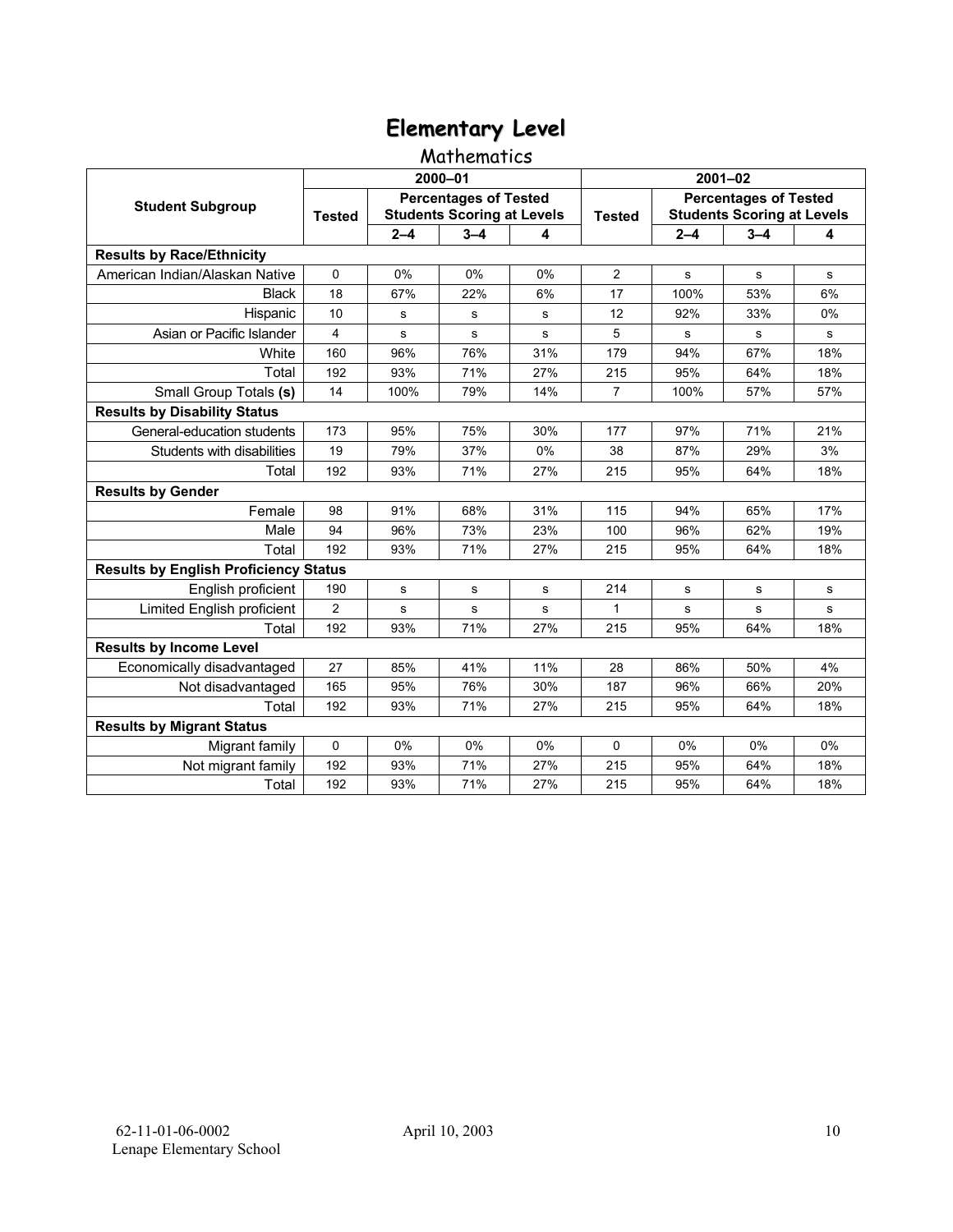## Science Multiple-Choice

|                                              | 2000-01       |                                                                                       | $2001 - 02$    |                                                                                              |  |  |  |
|----------------------------------------------|---------------|---------------------------------------------------------------------------------------|----------------|----------------------------------------------------------------------------------------------|--|--|--|
| <b>Student Subgroup</b>                      | <b>Tested</b> | Percentages of<br><b>Tested</b><br><b>Students</b><br><b>Scoring above</b><br>the SDL | <b>Tested</b>  | <b>Percentages of</b><br><b>Tested</b><br><b>Students</b><br><b>Scoring above</b><br>the SDL |  |  |  |
| <b>Results by Race/Ethnicity</b>             |               |                                                                                       |                |                                                                                              |  |  |  |
| American Indian/Alaskan Native               |               |                                                                                       | $\overline{2}$ | s                                                                                            |  |  |  |
| <b>Black</b>                                 |               |                                                                                       | 16             | 69%                                                                                          |  |  |  |
| Hispanic                                     |               |                                                                                       | 10             | 60%                                                                                          |  |  |  |
| Asian or Pacific Islander                    |               |                                                                                       | 5              | s                                                                                            |  |  |  |
| White                                        |               |                                                                                       | 170            | 81%                                                                                          |  |  |  |
| Total                                        |               |                                                                                       | 203            | 79%                                                                                          |  |  |  |
| Small Group Totals (s)                       |               |                                                                                       | $\overline{7}$ | 86%                                                                                          |  |  |  |
| <b>Results by Disability Status</b>          |               |                                                                                       |                |                                                                                              |  |  |  |
| General-education students                   | 173           | 82%                                                                                   | 177            | 84%                                                                                          |  |  |  |
| Students with disabilities                   | 19            | 58%                                                                                   | 26             | 50%                                                                                          |  |  |  |
| Total                                        | 192           | 80%                                                                                   | 203            | 79%                                                                                          |  |  |  |
| <b>Results by Gender</b>                     |               |                                                                                       |                |                                                                                              |  |  |  |
| Female                                       |               |                                                                                       | 112            | 80%                                                                                          |  |  |  |
| Male                                         |               |                                                                                       | 91             | 78%                                                                                          |  |  |  |
| Total                                        |               |                                                                                       | 203            | 79%                                                                                          |  |  |  |
| <b>Results by English Proficiency Status</b> |               |                                                                                       |                |                                                                                              |  |  |  |
| English proficient                           |               |                                                                                       | 202            | s                                                                                            |  |  |  |
| Limited English proficient                   |               |                                                                                       | 1              | s                                                                                            |  |  |  |
| Total                                        |               |                                                                                       | 203            | 79%                                                                                          |  |  |  |
| <b>Results by Income Level</b>               |               |                                                                                       |                |                                                                                              |  |  |  |
| Economically disadvantaged                   |               |                                                                                       | 27             | 70%                                                                                          |  |  |  |
| Not disadvantaged                            |               |                                                                                       | 176            | 81%                                                                                          |  |  |  |
| Total                                        |               |                                                                                       | 203            | 79%                                                                                          |  |  |  |
| <b>Results by Migrant Status</b>             |               |                                                                                       |                |                                                                                              |  |  |  |
| Migrant family                               |               |                                                                                       | $\Omega$       | 0%                                                                                           |  |  |  |
| Not migrant family                           |               |                                                                                       | 203            | 79%                                                                                          |  |  |  |
| Total                                        |               |                                                                                       | 203            | 79%                                                                                          |  |  |  |